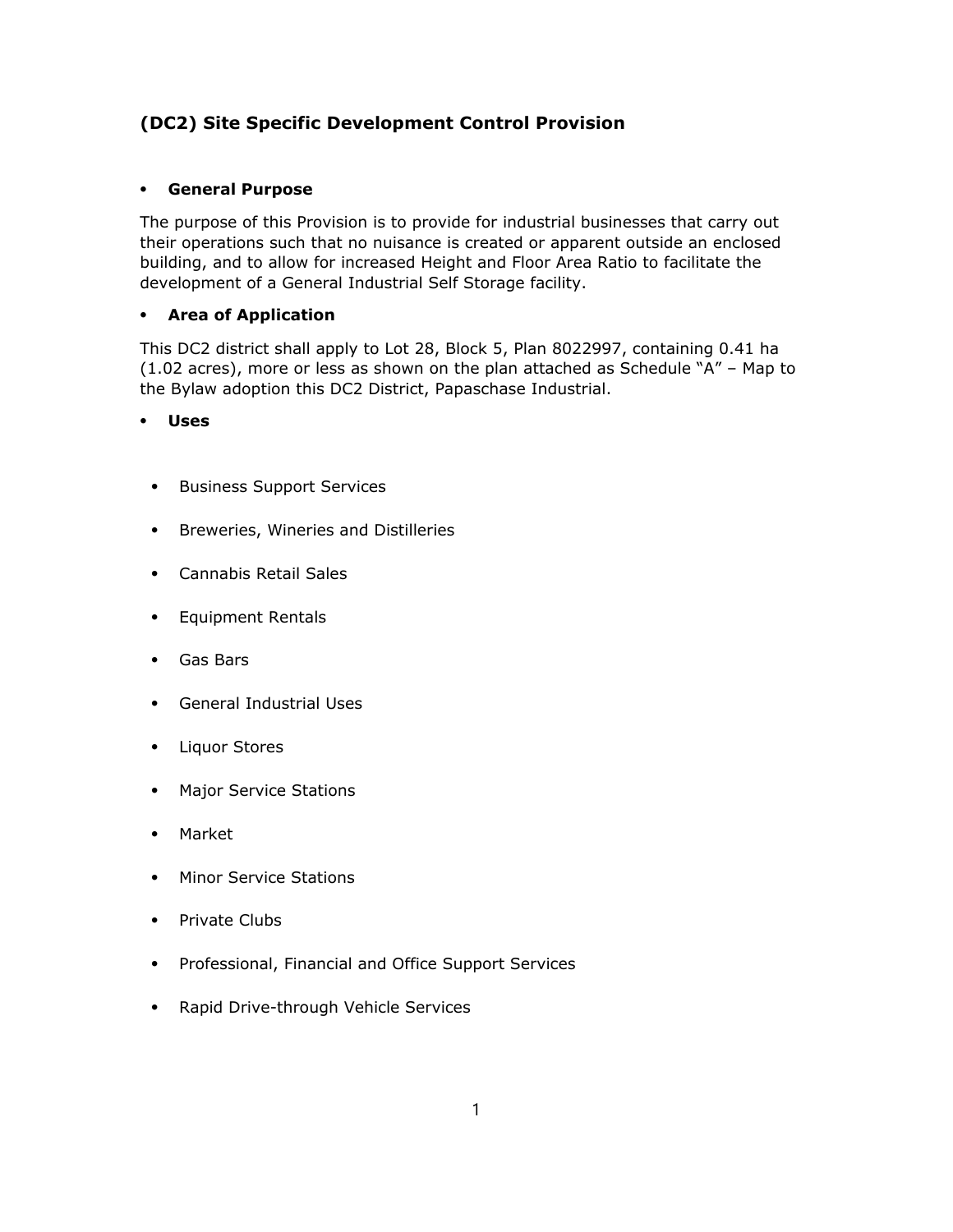- ⦁ Special Events
- ⦁ Truck and Mobile Home Sales/Rentals
- ⦁ Fascia Off-premises Signs
- ⦁ Fascia On-premises Signs
- ⦁ Freestanding Off-premises Signs
- ⦁ Freestanding On-premises Signs
- ⦁ Major Digital Signs
- ⦁ Minor Digital Off-premises Signs
- ⦁ Minor Digital Off-premises Signs
- ⦁ Minor Digital On-premises Off-premises Signs
- ⦁ Projecting On-premises Signs
- ⦁ Roof On-premises Signs
- ⦁ Temporary Off-premises Signs
- ⦁ Temporary On-premises Signs

## ⦁ **Development Regulations**

- ⦁ Notwithstanding Section 720.3(2), no Site Plan is appended to this Provision.
- ⦁ The maximum Floor Area Ratio shall be 1.2.
- ⦁ A minimum Setback of 6.0 m shall be required where any lot line of a Site Abuts a public roadway, other than a Lane, or Abuts the property line of a Site zoned residential.
- ⦁ The maximum Height shall not exceed 12.0 m, in accordance with Section 52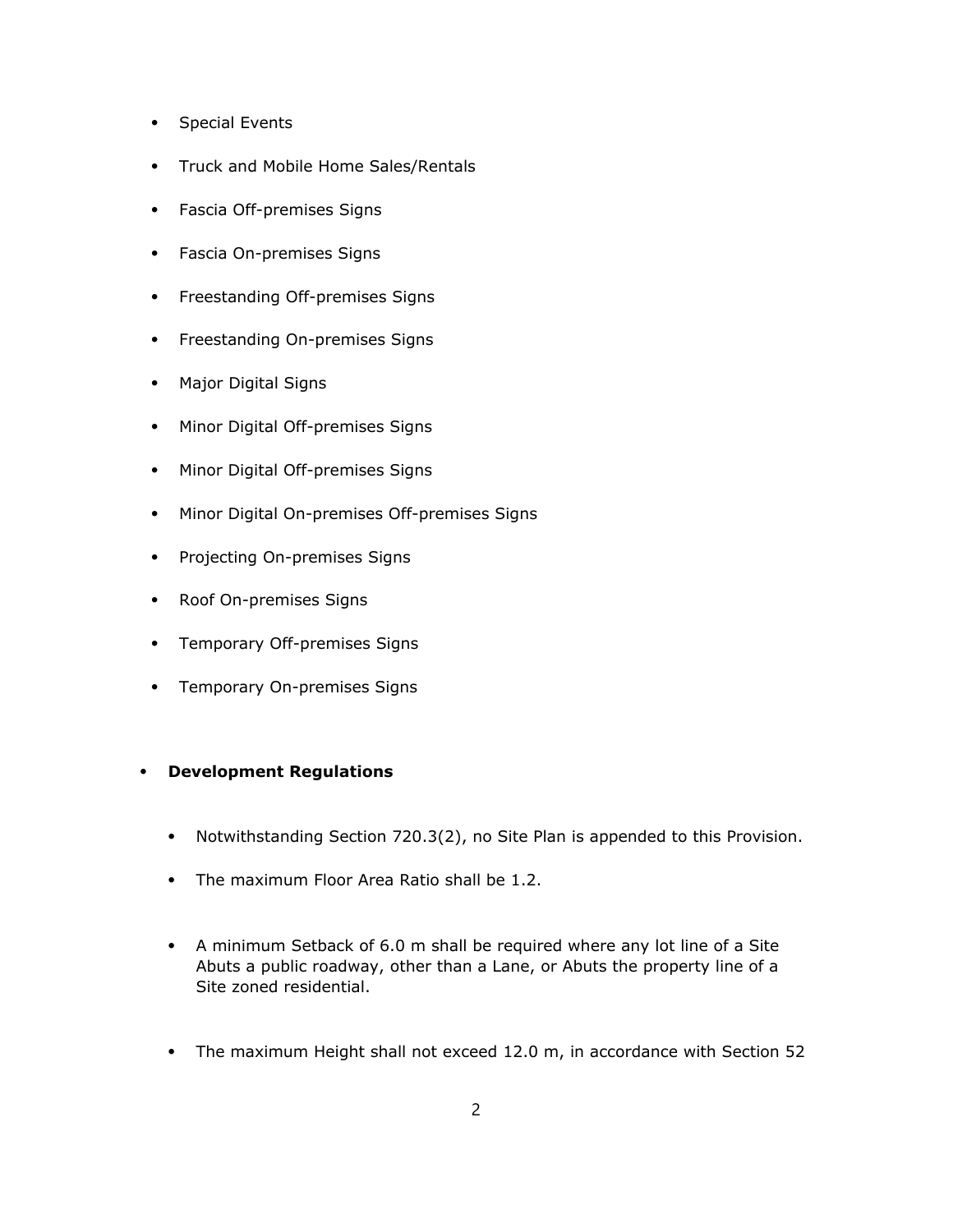except that the Development Office may, notwithstanding Section 11.4, grant a variance to permit a greater Height for a building housing a General Industrial Use up to a maximum of 14.0 m, where this is required to facilitate the industrial development of the Use involved.

- ⦁ Notwithstanding the development regulations included within this Provision, the following regulations shall apply to the General Industrial Use for the purpose of Self Storage:
	- ⦁ The maximum Floor Area Ratio shall be 3.5.
		- ⦁ The Floor Area Ratio shall be calculated using the total developed area that is above Grade only. Any self storage uses below Grade shall not be included as part of the Floor Area Ratio calculation.
	- ⦁ The maximum Height shall not exceed 25.0 m.
	- ⦁ The massing of building walls greater than 15.0 m in length shall be reduced through architectural elements such as columns, ribs, pilasters, or piers, change in plane (e.g., recesses and projections), change in building finishes, materials, and textures, or features that create an identifiable pattern and sense of human scale.
	- ⦁ Architectural elements and design treatments such as, but not limited to, lighting, change in plane, change in building finishes, materials, and textures, and/or public art shall be incorporated on any exterior wall that is visible from Whitemud Drive in order to facilitate the development of a visually appealing structure.
	- ⦁ All self storage facilities shall be contained within an enclosed building.
- ⦁ No loading, storage, trash collection, outdoor service or display area shall be permitted within a Setback.
- ⦁ The following regulations shall apply to Convenience Vehicle Rentals